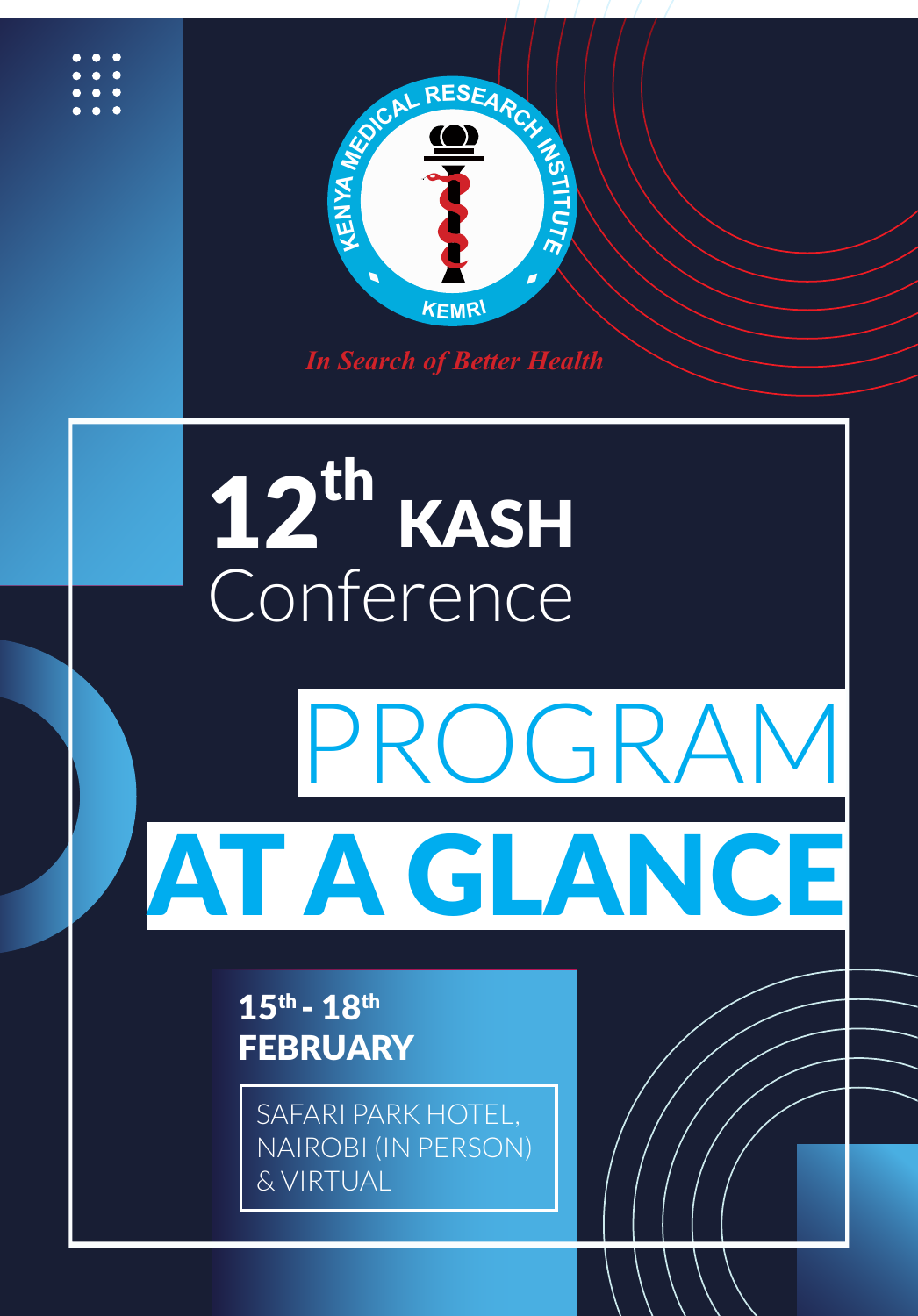## **OFFICIAL OPENINING CEREMONY & LAUNCH OF KEMRI PRODUCTS PROGRAMME FOR THE 12TH KASH CONFERENCE, 15TH, FEBRUARY 2022 AT SAFARI PARK HOTEL**

## **PRECONFERENCE**

| <b>TIME</b>                             | <b>ACTIVITY</b>                                                                                                                         | <b>RESPONSIBILITY</b>    |
|-----------------------------------------|-----------------------------------------------------------------------------------------------------------------------------------------|--------------------------|
| $0900 - 0945$ hrs                       | Arrival, Registration & Entertainment                                                                                                   | <b>Secretariat</b>       |
| $0945 - 0955$ hrs                       | National and East Africa ommunity<br>Anthem                                                                                             | <b>Band</b>              |
| $0955 - 1000$ hrs                       | <b>Opening Prayers</b>                                                                                                                  | Dr. Stephen Wandiga      |
| $1000 - 1010$ hrs                       | Conference overview by Chairman of KASH Organizing<br>Committee                                                                         | Dr. Cecilia Mbae         |
| $1010 - 1020$ hrs                       | Introduction and Welcome Remarks by Director General, KEMRI                                                                             | Prof. Sam Kariuki        |
| $1020 - 1040$ hrs                       | Remarks by Chairman of the KEMRI Board of Directors &<br>Introduction of the Board of Directors                                         | Dr. Daniel M. Mbinda     |
| $1040 - 1130$ hrs                       | Official Opening of the 12 <sup>th</sup> KASH                                                                                           | <b>Chief Guest</b>       |
| $1130 - 1230$ hrs                       | <b>Chief Guest Launches:</b><br>• KEMCOV PCR KIT-COVID-19<br>· PlamoCheck mRDT KIT - Malaria Rapid Kit<br>· ISO 9001:2015 Certification | <b>Prof. Sam Kariuki</b> |
| $1230 - 1250$ hrs                       | <b>Cake Cutting</b>                                                                                                                     | Dr. Veronica Manduku     |
| $1250 - 1300$ hrs                       | Vote of Thanks                                                                                                                          | Dr. Doris Njomo          |
| $1300 - 1315$ hrs                       | <b>Photo Session</b>                                                                                                                    | <b>Corporate Comm.</b>   |
| $1315 - 1430$ hrs                       | <b>Lunch Break</b>                                                                                                                      | <b>ALL</b>               |
| <b>Masters of</b><br><b>Ceremonies:</b> | Dr. Evans Amukoye                                                                                                                       |                          |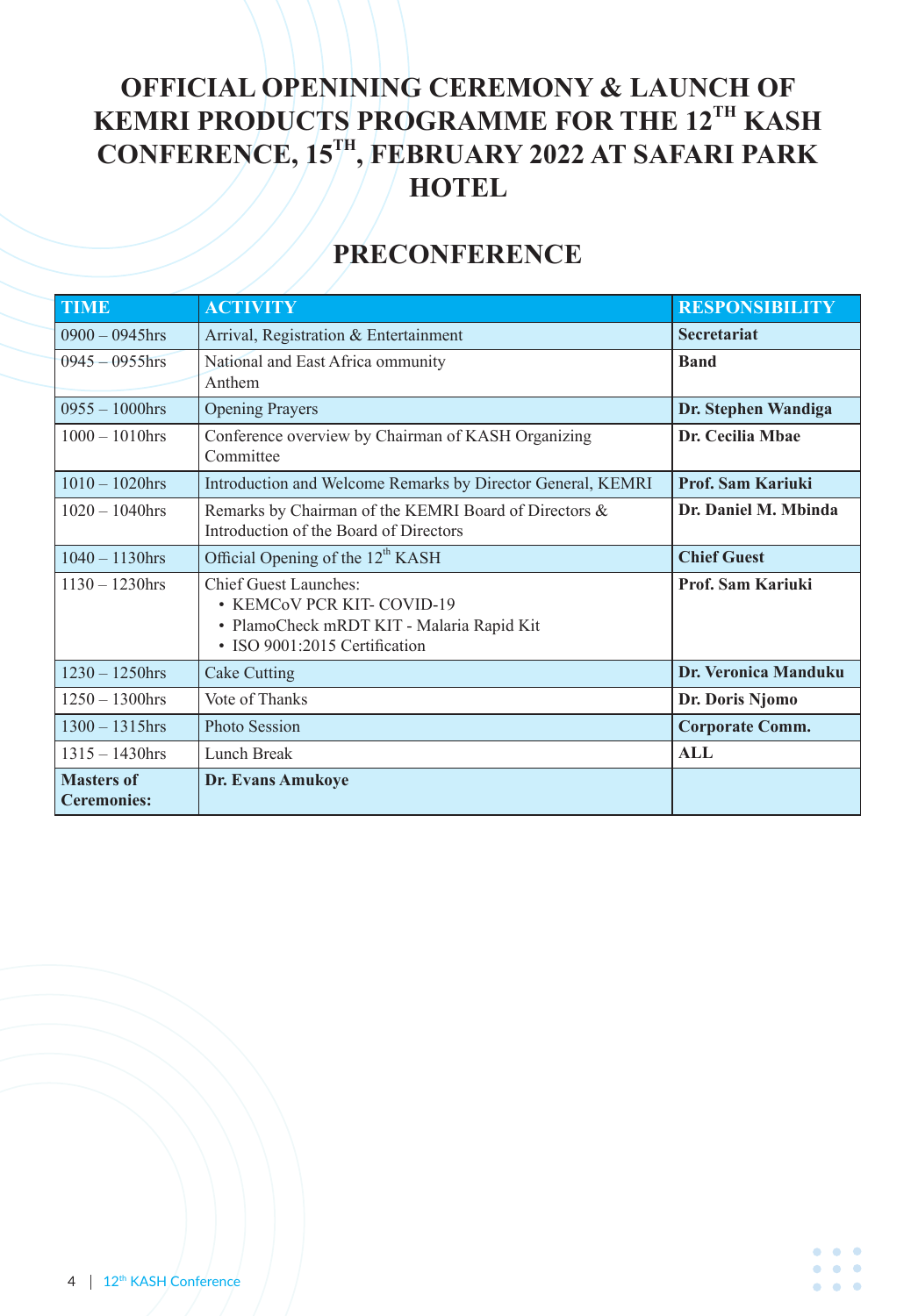| DAY ONE, WEDNESDAY 16TH FEBRUARY 2022                                                                     |                                                                      |                                                                           |                                                                       |                                                                                                                                                                                                  |                                                                               |
|-----------------------------------------------------------------------------------------------------------|----------------------------------------------------------------------|---------------------------------------------------------------------------|-----------------------------------------------------------------------|--------------------------------------------------------------------------------------------------------------------------------------------------------------------------------------------------|-------------------------------------------------------------------------------|
| <b>TIME</b>                                                                                               | <b>OFFICIAL OPENING SESSION &amp; KEYNOTE ADDRESS</b>                |                                                                           |                                                                       |                                                                                                                                                                                                  |                                                                               |
| 0800-0900hrs                                                                                              |                                                                      | <b>Arrival &amp; Registration</b>                                         |                                                                       |                                                                                                                                                                                                  |                                                                               |
| 0900-0910hrs                                                                                              | <b>Prayers</b>                                                       |                                                                           |                                                                       |                                                                                                                                                                                                  |                                                                               |
| 0910-0920hrs                                                                                              |                                                                      |                                                                           | Welcome Remarks by Director General KEMRI, Prof. Sam Kariuki          |                                                                                                                                                                                                  |                                                                               |
| 0920-0930hrs                                                                                              |                                                                      |                                                                           |                                                                       | Welcome Remarks by Chair KEMRI Board of Directors, Dr. Daniel M. Mbinda                                                                                                                          |                                                                               |
| 0930-0940hrs                                                                                              |                                                                      |                                                                           | Welcome Remarks by KASH Chair, Dr. Cecilia Mbae                       |                                                                                                                                                                                                  |                                                                               |
| 940 - 1010hrs                                                                                             |                                                                      | Approved by Food and Drug Administration (FDA)                            | Entrepreneurship Kenyatta University Teaching & Referral Hospital     | Opening Keynote Address: Dr. F. George Njoroge; Department of Research, Innovation &<br>Topic: The Joy of Science: Discovery of Victrelis <sup>TM</sup> , the First HCV Protease Inhibitor to be |                                                                               |
| <b>Master of</b><br><b>Ceremony:</b>                                                                      | Mr. John Musau                                                       |                                                                           |                                                                       |                                                                                                                                                                                                  |                                                                               |
| <b>Session Chair</b>                                                                                      | Dr. Evans Amukoye                                                    |                                                                           |                                                                       |                                                                                                                                                                                                  |                                                                               |
| Rapporteur                                                                                                | Dr. Linus Ndegwa                                                     |                                                                           |                                                                       |                                                                                                                                                                                                  |                                                                               |
| $1010 - 1040$ hrs                                                                                         |                                                                      | <b>POSTER SESSION AND TEA BREAK</b>                                       |                                                                       |                                                                                                                                                                                                  |                                                                               |
|                                                                                                           |                                                                      |                                                                           | <b>SCIENTIFIC SESSION 1-6 PARALLEL SESSIONS</b>                       |                                                                                                                                                                                                  |                                                                               |
| 1040-1300hrs                                                                                              | 1040-1300hrs                                                         | 1040-1300hrs                                                              | 1040-1300hrs                                                          | 1040-1300hrs                                                                                                                                                                                     | 1040-1300hrs                                                                  |
| <b>Scientific</b><br><b>Session 1:</b><br>AMR <sub>1</sub>                                                | <b>Scientific</b><br><b>Session 2:</b><br>Malaria 1                  | <b>Scientific</b><br><b>Session 3:</b><br><b>Public Health</b>            | <b>Scientific</b><br><b>Session 4:</b><br><b>Natural</b>              | <b>Scientific Session</b><br>5: Virology 1                                                                                                                                                       | <b>Scientific Session</b><br>6: NCDs                                          |
| <b>VENUE:</b><br><b>BOGORIA</b>                                                                           | <b>VENUE:</b><br><b>AMBOSELI</b>                                     | <b>VENUE:</b><br><b>SAMBURU</b>                                           | <b>Products</b><br><b>VENUE:</b><br><b>TSAVO</b>                      | <b>VENUE:</b><br>MT. KENYA C                                                                                                                                                                     | <b>VENUE:</b><br>MT. KENYA D                                                  |
| <b>Session Chair:</b><br>Dr. John<br>Mwaniki                                                              | <b>Session Chair:</b><br>Dr. Luna<br>Kamau                           | <b>Session Chair:</b><br>Dr. Lydiah Kibe                                  | <b>Session Chair:</b><br>Milka Mwangi                                 | <b>Session Chair: Dr.</b><br>Limbaso Konongoi                                                                                                                                                    | <b>Session Chair: Dr.</b><br>Rose Bosire                                      |
| <b>Rapporteur:</b><br>Susan Kavai                                                                         | <b>Rapporteur:</b><br>Koko Mutai                                     | <b>Rapporteur:</b><br>Mariam<br>Macharia                                  | <b>Rapporteur:</b><br>Henry Kanyi                                     | Rapporteur: Lilian<br>Mayieka                                                                                                                                                                    | Rapporteur: Dr.<br><b>Betty Njoroge</b>                                       |
|                                                                                                           |                                                                      |                                                                           | 1300-1400HRS: LUNCH BREAK                                             |                                                                                                                                                                                                  |                                                                               |
|                                                                                                           |                                                                      |                                                                           |                                                                       | <b>SCIENTIFIC SESSION 7-11 PARALLEL SESSIONS AND SYMPOSIUM 1</b>                                                                                                                                 |                                                                               |
| $1400 - 1600$ hrs                                                                                         | $1400 - 1600$ hrs                                                    | $1400 - 1600$ hrs                                                         | $1400 - 1600$ hrs                                                     | $1400 - 1600$ hrs                                                                                                                                                                                | $1400 - 1600$ hrs                                                             |
| <b>Scientific</b><br><b>Session 7: TB1</b>                                                                | <b>Scientific</b><br><b>Session 8:</b><br><b>Vector Biology</b><br>1 | <b>Scientific</b><br><b>Session 9:</b><br><b>NTDs and One</b><br>health 1 | <b>Scientific</b><br><b>Session</b><br>10: Health<br><b>Systems 1</b> | <b>Scientific Session</b><br>11: HIV 1                                                                                                                                                           | <b>Symposium 1:</b><br><b>KNOWLEDGE</b><br><b>MANAGEMENT</b><br><b>VENUE:</b> |
| <b>VENUE: MT.</b><br><b>KENYAD</b>                                                                        | <b>VENUE:</b><br><b>AMBOSELI</b>                                     | <b>VENUE:</b><br><b>SAMBURU</b>                                           | <b>VENUE:</b><br><b>TSAVO</b>                                         | <b>VENUE:</b><br>MT. KENYA C                                                                                                                                                                     | <b>BOGORIA</b>                                                                |
| <b>Session Chair:</b><br>Sophie Matu                                                                      | <b>Session Chair:</b><br>Prof Charles<br>Mbogo                       | <b>Session</b><br>Chair: Milkah<br>Mwangi                                 | <b>Session Chair:</b><br>James Ngumo                                  | <b>Session Chair: Dr.</b><br>Serah Gitome                                                                                                                                                        | <b>Session Chair:</b><br>Prof Jennifer Orwa                                   |
| <b>Rapporteur:</b><br>Olga Mashedi                                                                        | Rapporteur:<br>Koko Mutai                                            | <b>Rapporteur:</b><br>Henry Kanyi                                         | <b>Rapporteur:</b><br>Sharon Mokua                                    | Rapporteur:<br><b>Timothy Kiplagat</b>                                                                                                                                                           | <b>Rapporteur:</b><br>Lilian Mayieka                                          |
| <b>END OF FIRST DAY</b><br>$\overline{\phantom{a}}$ , $\overline{\phantom{a}}$ , $\overline{\phantom{a}}$ |                                                                      |                                                                           |                                                                       |                                                                                                                                                                                                  |                                                                               |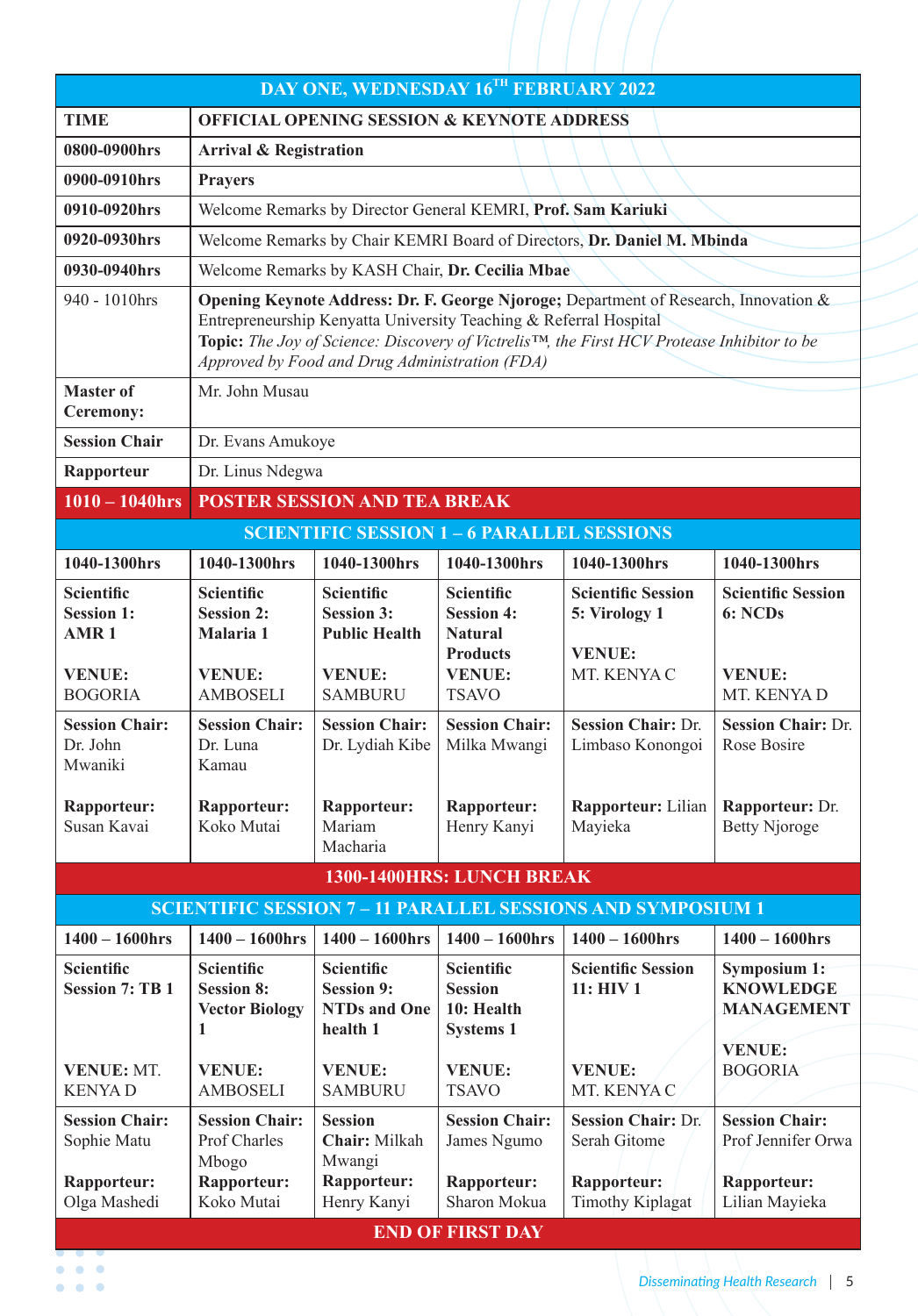| DAY TWO, THURSDAY 17TH FEBRUARY 2022                                              |                                                                                        |                                                                                         |                                                                                         |                                                                                   |                                                                                                                   |
|-----------------------------------------------------------------------------------|----------------------------------------------------------------------------------------|-----------------------------------------------------------------------------------------|-----------------------------------------------------------------------------------------|-----------------------------------------------------------------------------------|-------------------------------------------------------------------------------------------------------------------|
| <b>TIME</b>                                                                       | <b>PLENARY TALKS</b>                                                                   |                                                                                         |                                                                                         |                                                                                   |                                                                                                                   |
| 0800-0900hrs                                                                      |                                                                                        | <b>Arrival &amp; Registration</b>                                                       |                                                                                         |                                                                                   |                                                                                                                   |
| 0900-0920hrs                                                                      |                                                                                        | evolving AMR Situation in Kenya                                                         |                                                                                         | Plenary 1: Prof. Sam Kariuki: Antimicrobial Resistance, the next pandemic! The    |                                                                                                                   |
| 0920 - 0940hrs                                                                    |                                                                                        | (No Health Without Mental Health)                                                       |                                                                                         | Plenary 2: Dr. Frank Njenga: Mental Health and Other Non-communicable Diseases    |                                                                                                                   |
| 0940 -1000hrs                                                                     |                                                                                        |                                                                                         | Plenary 3: Prof. Nelly Mugo: Single Dose HPV Vaccine Efficacy                           |                                                                                   |                                                                                                                   |
| <b>Session Chair</b>                                                              | Dr. Doris Njomo                                                                        |                                                                                         |                                                                                         |                                                                                   |                                                                                                                   |
| Rapporteur                                                                        | Kelvin Thiong'o                                                                        |                                                                                         |                                                                                         |                                                                                   |                                                                                                                   |
| 1000 - 1045hrs                                                                    |                                                                                        | <b>POSTER SESSION AND TEA BREAK</b>                                                     |                                                                                         |                                                                                   |                                                                                                                   |
|                                                                                   |                                                                                        |                                                                                         |                                                                                         | <b>SCIENTIFIC SESSION 12-21 PARALLEL SESSIONS AND SYMPOSIUM 2,3 AND 4</b>         |                                                                                                                   |
| $1045 - 1245$ hrs                                                                 | 1045<br>$-1245$ hrs                                                                    | $1045 -$<br>1245hrs                                                                     | $1045 - 245$ hrs                                                                        | $1045 - 1245$ hrs                                                                 | $1045 - 1245$ hrs                                                                                                 |
| <b>Scientific</b><br><b>Session 12:</b><br><b>Mental Health</b>                   | <b>Scientific</b><br><b>Session</b><br>13: Vector<br><b>Biology 2</b>                  | <b>Scientific</b><br><b>Session 14:</b><br><b>NTDs</b> and<br>One health 2              | <b>Scientific</b><br><b>Session 15:</b><br><b>Health</b><br><b>Systems 2</b>            | <b>Scientific Session</b><br><b>16: MCH1</b>                                      | <b>Symposium 2:</b><br><b>CTMDR</b>                                                                               |
| <b>VENUE: MT.</b><br><b>KENYAD</b>                                                | <b>VENUE:</b><br><b>AMBOSELI</b>                                                       | <b>VENUE:</b><br><b>SAMBURU</b>                                                         | <b>VENUE:</b><br><b>TSAVO</b>                                                           | <b>VENUE: MT.</b><br><b>KENYAC</b>                                                | <b>VENUE:</b><br><b>BOGORIA</b>                                                                                   |
| <b>Session Chair:</b><br>Dr. Linus<br>Ndegwa<br><b>Rapporteur:</b><br>Susan Kavai | <b>Session</b><br>Chair: Dr.<br><b>Beatrice</b><br>Irungu<br>Rapporteur:<br>Koko Mutai | <b>Session</b><br>Chair: Dr.<br>Erastus<br>Mulinge<br><b>Rapporteur:</b><br>Henry Kanyi | <b>Session</b><br><b>Chair: James</b><br>Kariuki<br><b>Rapporteur:</b><br>Schiller Buka | <b>Session Chair:</b><br>Dr. Benson Singa<br><b>Rapporteur:</b><br>Bridget Kimani | <b>Session Chair:</b><br>Dr. Festus Tolo<br><b>Rapporteur:</b><br>Dr. Jeremiah<br>Gathirwa<br>Ms. Angela<br>Akide |
| 1300-1400HRS: LUNCH BREAK                                                         |                                                                                        |                                                                                         |                                                                                         |                                                                                   |                                                                                                                   |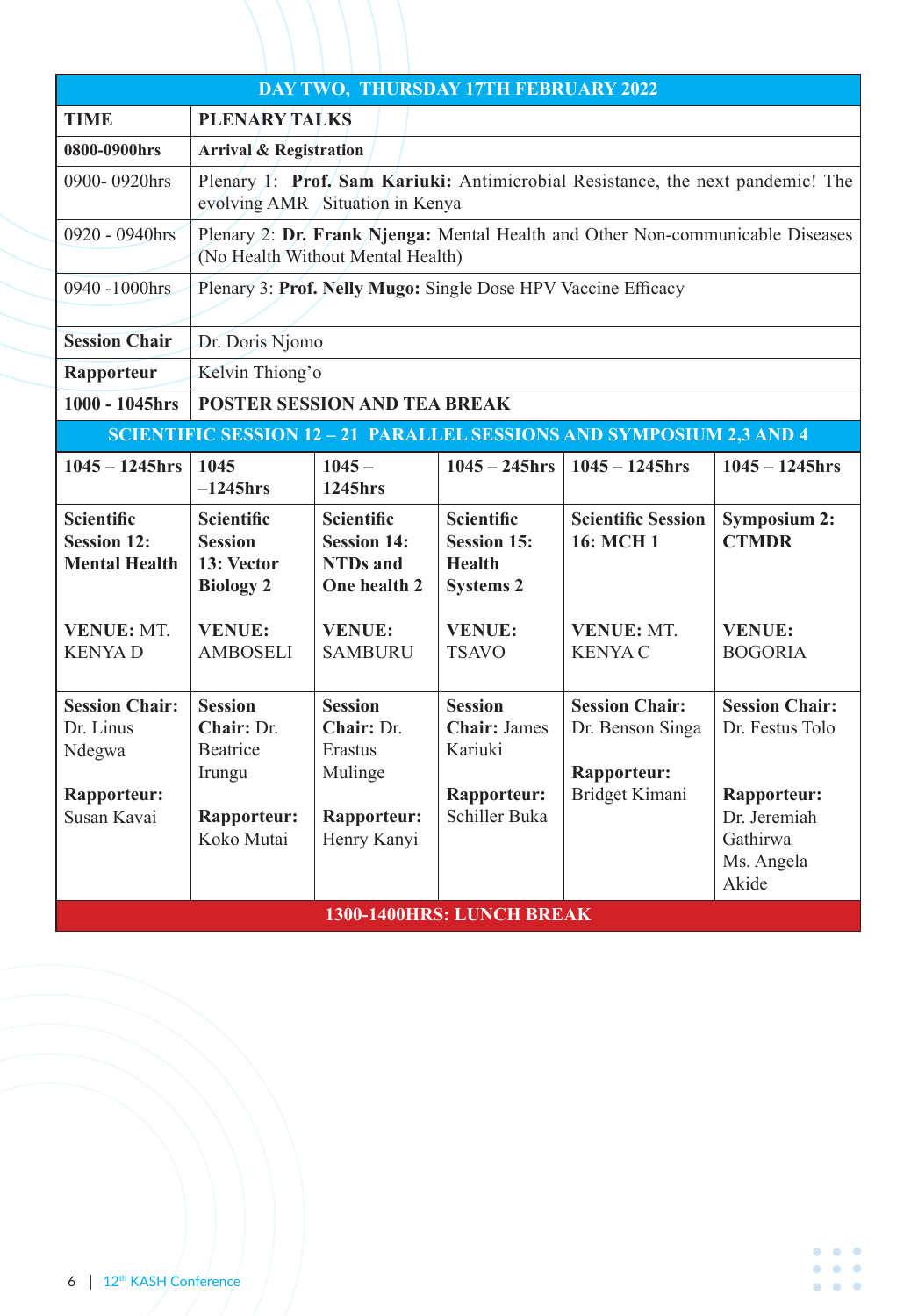| Symposium 3:<br><b>Scientific</b><br><b>Scientific</b><br>Scientific<br><b>Scientific</b><br><b>JICA SATREPS</b><br><b>Session 19: TB</b><br><b>Session 20:</b><br><b>Session 17:</b><br><b>Session 18:</b><br>MCH <sub>2</sub><br><b>Virology 2</b><br>Malaria 2<br><b>MALARIA</b><br>$\overline{2}$<br><b>PROJECT</b><br><b>VENUE: MT.</b><br><b>VENUE: MT.</b><br><b>VENUE:</b><br><b>OSAKA CITY</b><br><b>HEALTH</b><br><b>VENUE:</b><br><b>KENYAC</b><br><b>SAMBURU</b><br><b>TSAVO</b><br><b>UNIVERSITY</b><br><b>KENYAD</b><br>(OCU)<br><b>MOUNT KENYA</b><br><b>UNIVERSITY</b><br>(MKU)<br><b>KEMRI</b><br><b>VENUE:</b><br><b>VENUE:</b><br><b>AMBOSELI</b><br><b>BOGORIA</b><br><b>Session Chair:</b><br><b>Session Chair:</b><br><b>Session Chair:</b><br><b>Session Chair:</b><br><b>Session Chair:</b><br>Dr. Simon<br>Dr. Samoel<br>Dr. Joseph<br>Dr. Jane<br>Prof. Akira Kaneko<br>Dr. Damaris<br>Khamadi<br>Mwangangi<br>Ong'ang'o<br>Njoroge<br>Rapporteur:<br><b>Rapporteur:</b><br>Dr. Wataru Kagaya<br>Rapporteur:<br>Rapporteur:<br>Rapporteur:<br>Rapporteur:<br>Koko Mutai<br>Asiko Ong'aya<br>Ms. Susan Kavai<br>Lilian Mayieka<br>Rosemary<br>Musuva<br><b>END OF SECOND DAY</b><br><b>DAY THREE, FRIDAY 18TH FEBRUARY 2022</b><br><b>PLENARY TALKS</b><br><b>TIME</b><br>0800 - 0900hrs<br><b>Arrival &amp; Registration</b><br>0900 - 0920hrs<br>Kenya and prospects for its elimination as a public health problem<br>$0920 - 0940$ hrs<br>WHO Recommendation For Wider Use Of RTS, S/As01 Vaccine<br>0940 - 1000hrs<br>Why does it matter for Africa "Kenya"?<br><b>Session Chair</b><br>Dr. Vera Manduku<br>Susan Kavai<br>Rapporteur<br>1000 - 1045hrs<br><b>POSTER SESSION AND TEA BREAK</b><br><b>SCIENTIFIC SESSION 21 - 24 PARALLEL SESSIONS AND SYMPOSIUM 4 AND 5</b><br>$1045 - 1245$ hrs<br>$1045 - 1245$ hrs<br>$1045 - 1245$ hrs<br>$1045 - 1245$ hrs<br>$1045 - 1245$ hrs<br><b>Scientific</b><br><b>Scientific</b><br><b>Scientific</b><br><b>Scientific</b><br><b>Scientific Session</b><br><b>Session 23:</b><br>25: COVID-19<br><b>FOOD</b><br><b>Session 21:</b><br><b>Session</b><br><b>Session 24: TB</b><br>22: Health<br><b>Genomics</b><br>AMR <sub>2</sub><br>3<br><b>Systems 3</b><br><b>KENYA</b><br><b>VENUE:</b><br><b>VENUE: TSAVO</b><br><b>BOGORIA</b><br><b>VENUE:</b><br><b>VENUE:</b><br><b>VENUE:</b><br><b>VENUE:</b> | $14:00 - 16:00$ hrs | $14:00-$<br>16:00hrs                                                                          | $14:00 -$<br>16:00hrs | $14:00 -$<br>16:00hrs | $14:00 - 16:00$ hrs | $14:00 - 16:00$ hrs                                                                     |
|---------------------------------------------------------------------------------------------------------------------------------------------------------------------------------------------------------------------------------------------------------------------------------------------------------------------------------------------------------------------------------------------------------------------------------------------------------------------------------------------------------------------------------------------------------------------------------------------------------------------------------------------------------------------------------------------------------------------------------------------------------------------------------------------------------------------------------------------------------------------------------------------------------------------------------------------------------------------------------------------------------------------------------------------------------------------------------------------------------------------------------------------------------------------------------------------------------------------------------------------------------------------------------------------------------------------------------------------------------------------------------------------------------------------------------------------------------------------------------------------------------------------------------------------------------------------------------------------------------------------------------------------------------------------------------------------------------------------------------------------------------------------------------------------------------------------------------------------------------------------------------------------------------------------------------------------------------------------------------------------------------------------------------------------------------------------------------------------------------------------------------------------------------------------------------------------------------------------------------------------------------------------------------------------------------------------------------------------------------------------------------------|---------------------|-----------------------------------------------------------------------------------------------|-----------------------|-----------------------|---------------------|-----------------------------------------------------------------------------------------|
|                                                                                                                                                                                                                                                                                                                                                                                                                                                                                                                                                                                                                                                                                                                                                                                                                                                                                                                                                                                                                                                                                                                                                                                                                                                                                                                                                                                                                                                                                                                                                                                                                                                                                                                                                                                                                                                                                                                                                                                                                                                                                                                                                                                                                                                                                                                                                                                       |                     |                                                                                               |                       |                       |                     | <b>Symposium 4:</b><br><b>Biotechnology</b><br><b>THE ROLE OF</b><br><b>GENOMICS IN</b> |
|                                                                                                                                                                                                                                                                                                                                                                                                                                                                                                                                                                                                                                                                                                                                                                                                                                                                                                                                                                                                                                                                                                                                                                                                                                                                                                                                                                                                                                                                                                                                                                                                                                                                                                                                                                                                                                                                                                                                                                                                                                                                                                                                                                                                                                                                                                                                                                                       |                     |                                                                                               |                       |                       |                     | <b>Session Chair:</b><br>Matoke-Muhia<br>Kelvin Thiong'o                                |
|                                                                                                                                                                                                                                                                                                                                                                                                                                                                                                                                                                                                                                                                                                                                                                                                                                                                                                                                                                                                                                                                                                                                                                                                                                                                                                                                                                                                                                                                                                                                                                                                                                                                                                                                                                                                                                                                                                                                                                                                                                                                                                                                                                                                                                                                                                                                                                                       |                     |                                                                                               |                       |                       |                     |                                                                                         |
|                                                                                                                                                                                                                                                                                                                                                                                                                                                                                                                                                                                                                                                                                                                                                                                                                                                                                                                                                                                                                                                                                                                                                                                                                                                                                                                                                                                                                                                                                                                                                                                                                                                                                                                                                                                                                                                                                                                                                                                                                                                                                                                                                                                                                                                                                                                                                                                       |                     |                                                                                               |                       |                       |                     |                                                                                         |
|                                                                                                                                                                                                                                                                                                                                                                                                                                                                                                                                                                                                                                                                                                                                                                                                                                                                                                                                                                                                                                                                                                                                                                                                                                                                                                                                                                                                                                                                                                                                                                                                                                                                                                                                                                                                                                                                                                                                                                                                                                                                                                                                                                                                                                                                                                                                                                                       |                     |                                                                                               |                       |                       |                     |                                                                                         |
|                                                                                                                                                                                                                                                                                                                                                                                                                                                                                                                                                                                                                                                                                                                                                                                                                                                                                                                                                                                                                                                                                                                                                                                                                                                                                                                                                                                                                                                                                                                                                                                                                                                                                                                                                                                                                                                                                                                                                                                                                                                                                                                                                                                                                                                                                                                                                                                       |                     |                                                                                               |                       |                       |                     |                                                                                         |
|                                                                                                                                                                                                                                                                                                                                                                                                                                                                                                                                                                                                                                                                                                                                                                                                                                                                                                                                                                                                                                                                                                                                                                                                                                                                                                                                                                                                                                                                                                                                                                                                                                                                                                                                                                                                                                                                                                                                                                                                                                                                                                                                                                                                                                                                                                                                                                                       |                     | Plenary 4: Prof. Sammy Njenga NTDs: Current epidemiological status of lymphatic filariasis in |                       |                       |                     |                                                                                         |
|                                                                                                                                                                                                                                                                                                                                                                                                                                                                                                                                                                                                                                                                                                                                                                                                                                                                                                                                                                                                                                                                                                                                                                                                                                                                                                                                                                                                                                                                                                                                                                                                                                                                                                                                                                                                                                                                                                                                                                                                                                                                                                                                                                                                                                                                                                                                                                                       |                     | Plenary 5: Dr. Sam Aketch: Malaria Vaccines: Vaccine Candidates And Evidence Behind           |                       |                       |                     |                                                                                         |
|                                                                                                                                                                                                                                                                                                                                                                                                                                                                                                                                                                                                                                                                                                                                                                                                                                                                                                                                                                                                                                                                                                                                                                                                                                                                                                                                                                                                                                                                                                                                                                                                                                                                                                                                                                                                                                                                                                                                                                                                                                                                                                                                                                                                                                                                                                                                                                                       |                     | Plenary 6: Dr. Lucas Nyabero Kimang'a: Genomics Capacity building and strengthening:          |                       |                       |                     |                                                                                         |
|                                                                                                                                                                                                                                                                                                                                                                                                                                                                                                                                                                                                                                                                                                                                                                                                                                                                                                                                                                                                                                                                                                                                                                                                                                                                                                                                                                                                                                                                                                                                                                                                                                                                                                                                                                                                                                                                                                                                                                                                                                                                                                                                                                                                                                                                                                                                                                                       |                     |                                                                                               |                       |                       |                     |                                                                                         |
|                                                                                                                                                                                                                                                                                                                                                                                                                                                                                                                                                                                                                                                                                                                                                                                                                                                                                                                                                                                                                                                                                                                                                                                                                                                                                                                                                                                                                                                                                                                                                                                                                                                                                                                                                                                                                                                                                                                                                                                                                                                                                                                                                                                                                                                                                                                                                                                       |                     |                                                                                               |                       |                       |                     |                                                                                         |
|                                                                                                                                                                                                                                                                                                                                                                                                                                                                                                                                                                                                                                                                                                                                                                                                                                                                                                                                                                                                                                                                                                                                                                                                                                                                                                                                                                                                                                                                                                                                                                                                                                                                                                                                                                                                                                                                                                                                                                                                                                                                                                                                                                                                                                                                                                                                                                                       |                     |                                                                                               |                       |                       |                     |                                                                                         |
|                                                                                                                                                                                                                                                                                                                                                                                                                                                                                                                                                                                                                                                                                                                                                                                                                                                                                                                                                                                                                                                                                                                                                                                                                                                                                                                                                                                                                                                                                                                                                                                                                                                                                                                                                                                                                                                                                                                                                                                                                                                                                                                                                                                                                                                                                                                                                                                       |                     |                                                                                               |                       |                       |                     |                                                                                         |
|                                                                                                                                                                                                                                                                                                                                                                                                                                                                                                                                                                                                                                                                                                                                                                                                                                                                                                                                                                                                                                                                                                                                                                                                                                                                                                                                                                                                                                                                                                                                                                                                                                                                                                                                                                                                                                                                                                                                                                                                                                                                                                                                                                                                                                                                                                                                                                                       |                     |                                                                                               |                       |                       |                     | $1045 - 1245$ hrs                                                                       |
|                                                                                                                                                                                                                                                                                                                                                                                                                                                                                                                                                                                                                                                                                                                                                                                                                                                                                                                                                                                                                                                                                                                                                                                                                                                                                                                                                                                                                                                                                                                                                                                                                                                                                                                                                                                                                                                                                                                                                                                                                                                                                                                                                                                                                                                                                                                                                                                       |                     |                                                                                               |                       |                       |                     | <b>Symposium 5:</b><br><b>ENVIRONMENT</b><br><b>RESEARCH IN</b>                         |
| MT. KENYA C<br>MT. KENYA D<br><b>SAMBURU</b><br><b>AMBOSELI</b>                                                                                                                                                                                                                                                                                                                                                                                                                                                                                                                                                                                                                                                                                                                                                                                                                                                                                                                                                                                                                                                                                                                                                                                                                                                                                                                                                                                                                                                                                                                                                                                                                                                                                                                                                                                                                                                                                                                                                                                                                                                                                                                                                                                                                                                                                                                       |                     |                                                                                               |                       |                       |                     |                                                                                         |